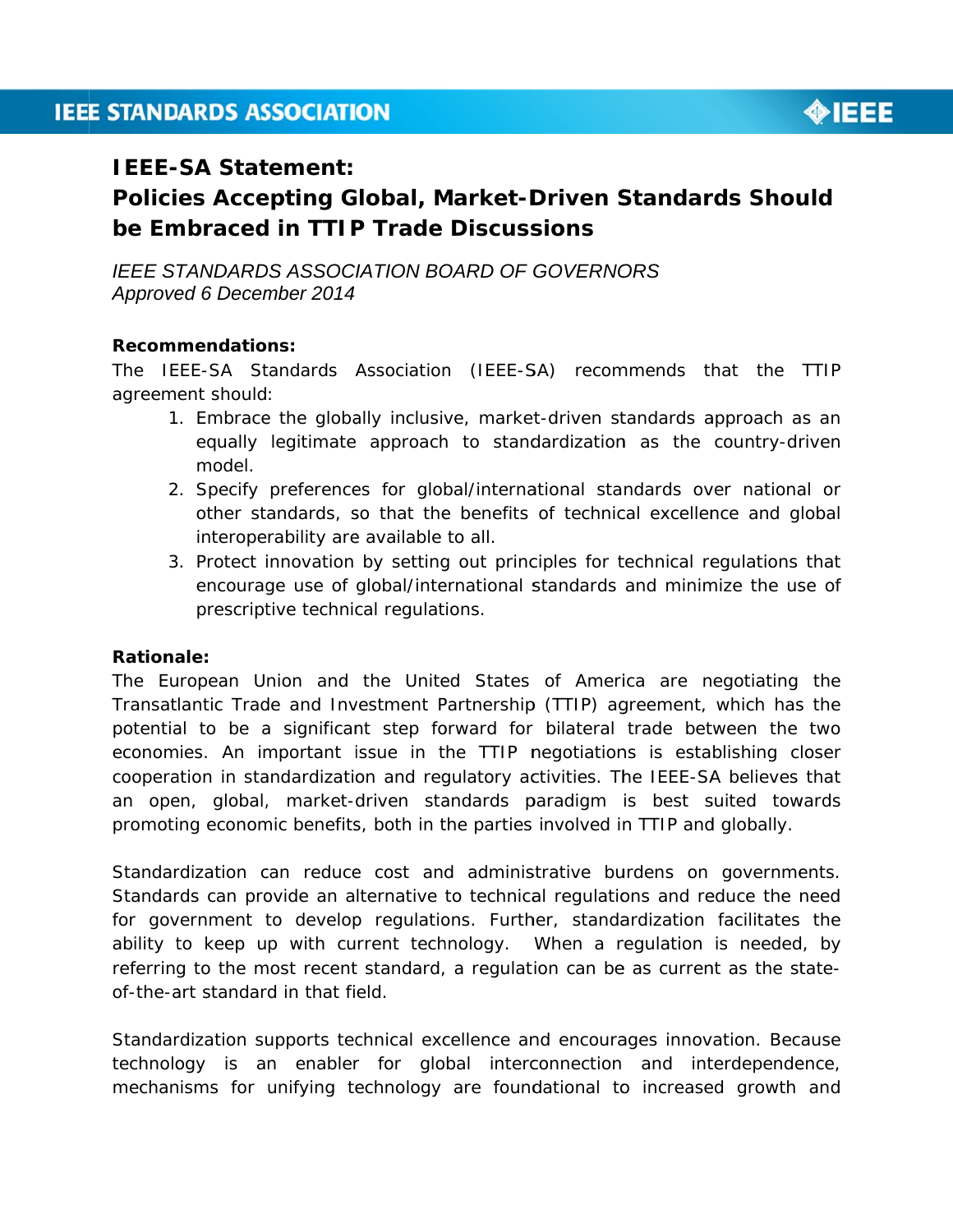trade. By enabling global interoperability, standardization also provides building blocks for innovation. Unlike nationally driven standards, which can foster national interest over global interests, the market-driven standards development paradigm favors no nation and fosters a global environment where innovations and technology standards compete for implementation on their own merits. This paradigm of market-driven standardization has been proven to ensure strong integration, interoperability, and increased synergies along the technological innovation chain, while allowing for the representation of the broadest possible cross-section of stakeholders.

Technology is constantly evolving and expanding into our daily lives. As technologists, engineers, and manufacturers strive to keep pace with the increasing intersection of technology with economic, political, and policy drivers, it is important that our standardization paradigms retain the flexibility to respond to the pace of innovation and the breadth of applications. The globally inclusive, marketdriven standards approach has demonstrated the necessary agility to meet society's needs.

There is perhaps no better example of the capability of market-driven standards to provide the foundation for technological innovations that intersect with our personal, societal, and economic lives than the Internet. The Internet evolved from a networking community demonstrating packet switching technology to a global collection of communities and created a preeminent information infrastructure that has enabled today's e-commerce, information sharing, and community operations. The standards on which the Internet was built (and continues to evolve and advance) were developed via a bottom-up, open and decentralized model that allows for diversity of opinions and approaches as well as flexibility to acknowledge and address change and varying needs. The process of developing these standards represents cross-organizational coordination and collaboration among IEEE, the Internet Engineering Task Force (IETF) and the World Wide Web Consortium (W3C)**.**  These organizations collectively established a suite of standards that forms the foundation for the Internet in markets around the globe. Together, these standards have been a key facilitator for the growth of a global economic and social model that has touched billions of lives. These global standards were developed with a focus toward technical excellence and deployed through collaboration of many participants from all around the world, precisely through the openness and nondiscriminatory nature of the process. The successful development and evolution of the Internet, which today underpins the modern global economy, exemplifies the strength of the bottom-up, market-driven system of standardization.